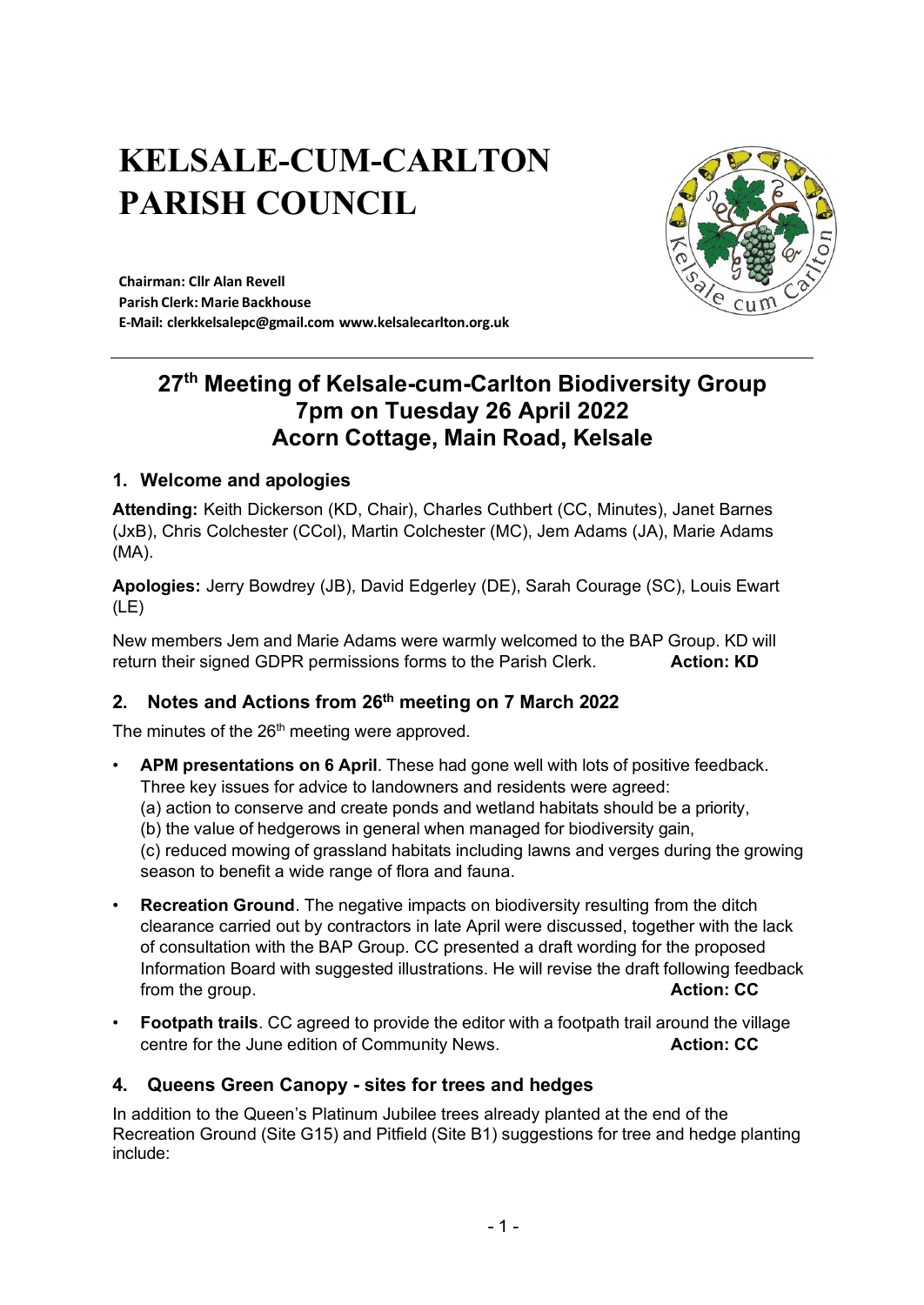- The Vineyard (off Tiggins Lane): wants to plant 70m of hedge along Eastern boundary and 1 or 2 trees (not oak).
- Replacing hedge along frontage of the Badger Homes development along Main Road (SC). Two sections (100m and 70m) either side of entrance.
- Meadow behind Church View, Bridge Street (Site G9): Simon Ransome wants to plant 10m of new hedgerow (along Southern boundary) and 3 trees.
- Garden House, Carlton Park (new Site G41): Wants to plant around 300m of new hedgerow along Northern boundary next to large field with sheep in it. Also wants at least 3 trees (including a Jubilee tree with plaque) in field.
- Meadow behind The Cottages, Bridge Street (Site G1): KD wants to plant 50m of new hedge along Western boundary with
- KCC Recreation Ground (Site G15): Possible 100m of new hedge along area cleared for ditch works. Also 60m of new hedge next to the recently erected fence adjacent to the Bell House but this might struggle to establish due to nearby trees.
- Village Car Park: PC wants to plant 40m of hedge after conifers along Western boundary have been removed.
- Carlton Industrial Estate: New hedges will be required along Southern boundary and Western boundary if planning permission is received for extension to Industrial Estate.
- North Green Solar Park: New hedges could be negotiated as part of deal to improve BNG if planning permission is received.

Note that a hedge is developing quite nicely all by itself on Site G19 Curlew Green Verge now that mowing is not being carried out so assiduously.

KD and JB to draw up map of agreed and potential sites for both trees and hedges. KD had obtained (from Edwina Galloway) some large scale maps of Kelsale Parish and the Village Centre. **Action: KD, JB**

#### **8. Biodiversity surveys**

**Kelsale Court**: Records of the survey carried out on 18 March are now in the Site G38 subfolder of the BAP sites folder on Google Drive. KD will add the Sandy Stiltball fungus to the records. It was recommended that parts of the site could be managed less intensively (including mowing) in order to encourage greater biodiversity. **Action: KD**

Prior to the meeting, a site visit and preliminary survey was carried out on land at Curlew Green to the rear (west) of Acorn Cottage. A new BAP site folder, G39, will be created on Google Drive. KD will enter the species list and any photographs.

|           | ponds to be deferred due to illness of partner.<br>Godfrey                                                                  | <b>Action: KD</b>  |
|-----------|-----------------------------------------------------------------------------------------------------------------------------|--------------------|
| $\bullet$ | Tiggins pond (Site G36): SC to suggest date.                                                                                | <b>Action: SC</b>  |
|           | to arrange date for survey and<br>Spinney Pocket Park: JxB to contact with<br>possible meeting with school/local residents. | <b>Action: JxB</b> |
|           | Carlton Meres ponds: JxB to arrange date with                                                                               | <b>Action: JxB</b> |
| $\bullet$ | Parkgate Farm: KD to contact                                                                                                | <b>Action: KD</b>  |